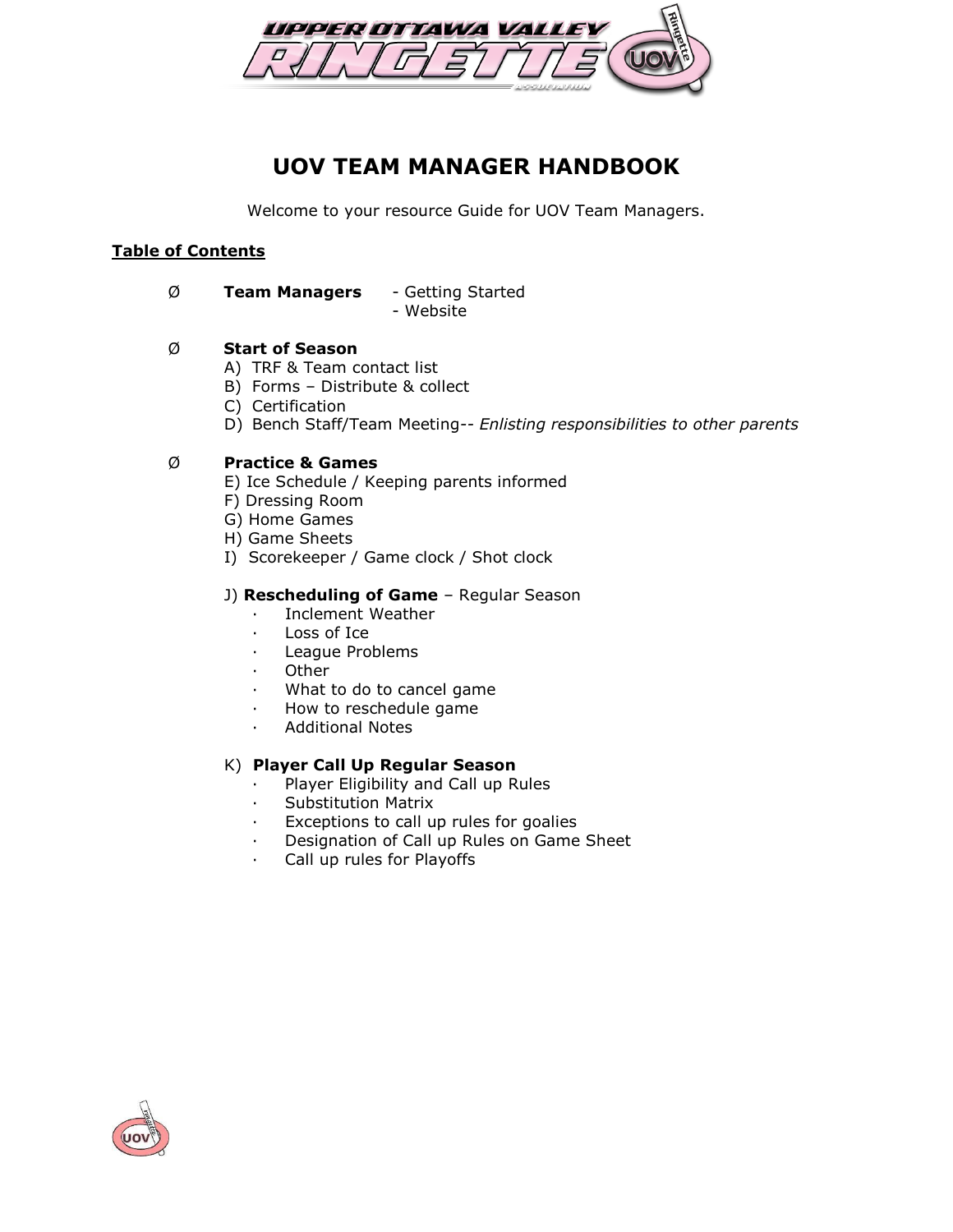## Ø **Administrative Duties**

## L) **Fundraising**

- · 50/50 to pay cost of referee's<br>· Tournaments. Team apparel e
- Tournaments, Team apparel etc.

#### M) **Finances**

- · Debits/Credits,
- · Paying for Tournaments, referees
- · Fundraising accounts etc.
- N) Liaison/Complaints
- O) Name Bars
- P) Team Jersey's / Goalie equipment
- Q) Special Events
- R) Media Relations

## Ø **Tournaments**

- S) Tournament Registration
- T) Tournament Requirements
- U) Rescheduling a Game for a Tournament

## Ø **Other Sources of Information**

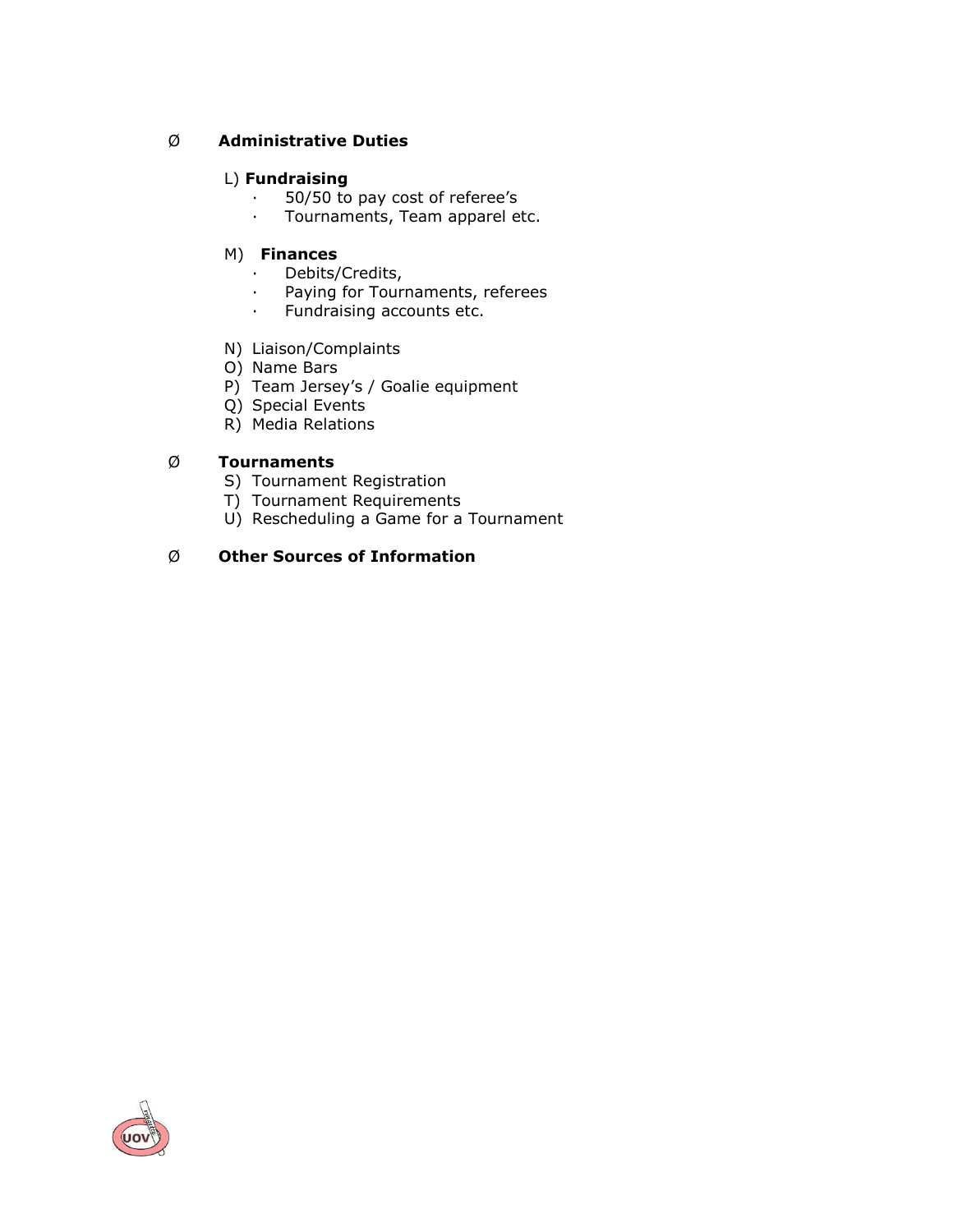## **► TEAM MANAGERS – GETTING STARTED**

Having an organized and informed team manager is one of the most important factors in the success of any team. Therefore, the ORA requires that all team managers complete Ringette Canada's "Manager's Certification Program". The program is a self-paced instructional package designed for team managers specifically for the sport of Ringette.

The team manager will assist the coach and help run the off-ice activities of the team. It is important that the manager communicates with the coach to ensure that the coach has input and is aware of all team activities on and off the ice. Team Managers should be organized, have access to the internet/email and communicate well. The Team Manager should ensure that as many parents participate as possible with the various tasks since there are too many for one person. Co-managing and delegation of tasks and responsibilities to other parents is the key to a successful and manageable year, and will only strengthen team building. The activities and responsibilities of the Manager are broken down into the following sections.

## **► WEBSITE**

[www.uovringette.ca](http://www.uovringette.ca/)

# **► START OF SEASON**

## **A) TRF & Team Contact List**

An official team list called a "TRF" (Team Registration Form) is generated by the UOV Registrar and must be signed by the Head Coach. A copy is held by the Manager. The TRF is required when registering for tournaments and should be taken to tournaments. This form is very important, so keep it safe and handy (only give out copies to tournament organizers, etc. – keep the original). The Registrar will ask you to provide them with information from your bench staff (their position i.e.: head coach, date of Birth, address including postal code, email and cell phone number)

*NOTE: Changes to the TRF can be made until January 8th of the current playing season and then it's frozen till the end of the season (i.e. no changes can be made to the team roster or bench staff once frozen)*

A team contact list should also be generated by the Manager and distributed to all the parents. It should list the players with their jersey number and contact info (phone number, cell, e-mail). Another good idea is to create a mini team list (laminated) that the parents can take to the games until they become familiar with all players and parents.

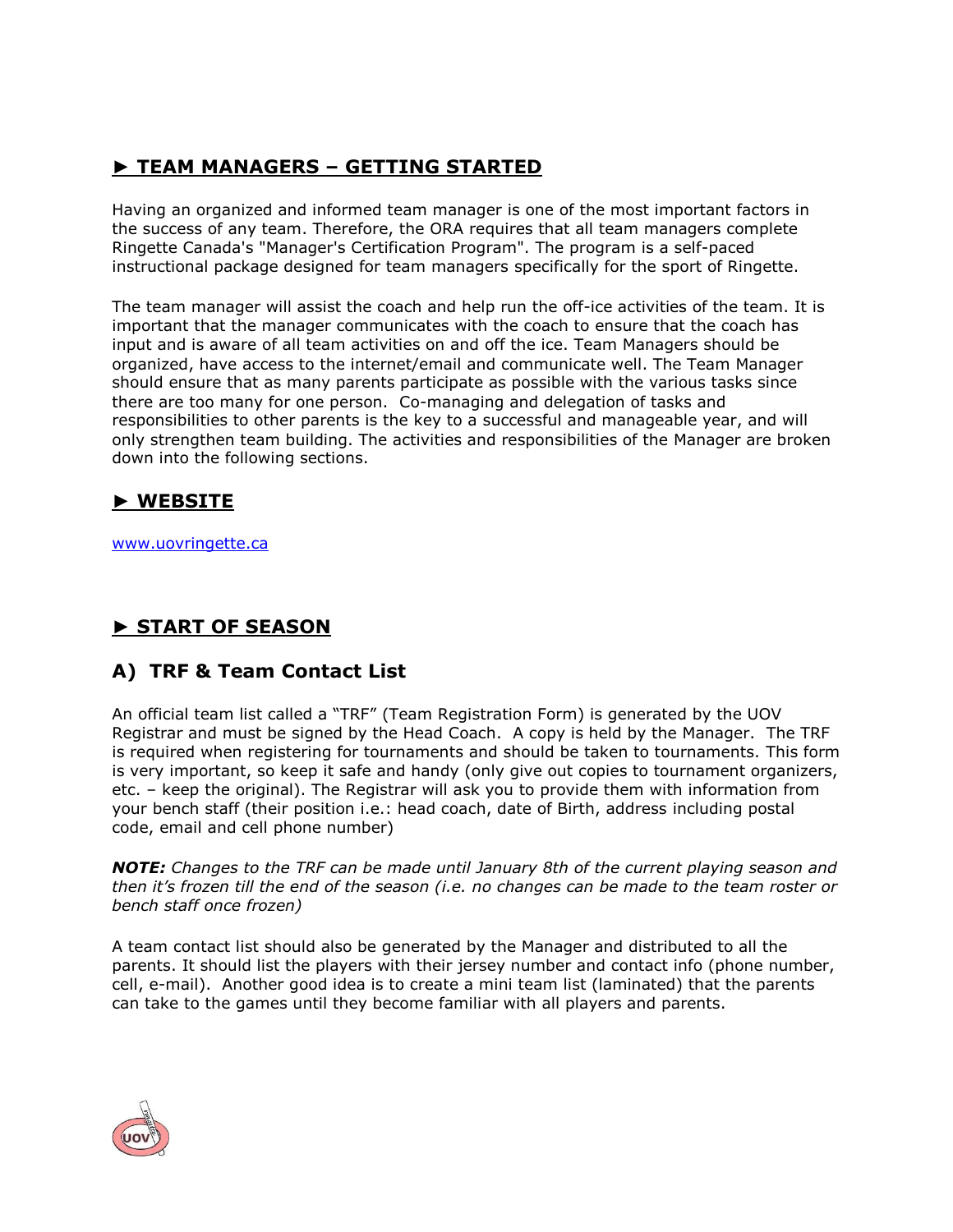## **B) Forms -- Distribute & Collect**

#### **Police Check**

All coaches, manager and trainer, as well as other on-ice volunteers, must have a Police Record Check. Make sure that all the bench staff has required checks in place. Usually the executive appoints coaches and coaching staff and takes care of the necessary paper work but it is best to be sure.

#### **Player Medical Forms**

Receive from UOV executive. Please make note of allergies for team snacks and/or parties, as well as special medications (ie. asthma puffers, etc.). Coaches and other bench staff should be made aware in case they need it on the ice or bench.

#### **Codes of Conduct**

Every bench staff member, player, and parent must read and sign the code of conduct form. The ORA (Ontario Ringette Association) Bench Staff Code of Conduct form, the UOV Parent/Player Code of Conduct form which is provided upon registration by the UOV executive.

All necessary forms can be found at [www.uovringette.ca](http://www.uovringette.ca/) under Policies /Forms

# **C) Certification**

It is important that the team officials have the proper certification for their role. Ringette Ontario has a NEW (2019) [Coaching Pathways](https://ringetteontario.com/the-people/coaches/coaching-pathways/) page where the qualifications and requirements for all Coaches and bench staff can be found.

- [House League Coach](https://ringetteontario.com/wp-content/uploads/2019/08/Houseleague-Coach-Pathway-2019.pdf) \*NEW 2019
- [Junior Coach](https://ringetteontario.com/wp-content/uploads/2019/08/Houseleague-Coach-Pathway-2019.pdf) \*NEW 2019
- [U6-U8 Coach](https://ringetteontario.com/wp-content/uploads/2019/08/U6-U8-Coach-Pathway-2019.pdf)
- [U9 Coach](https://ringetteontario.com/wp-content/uploads/2019/08/U9-Coach-Pathway-2019.pdf)
- [U10 Coach](https://ringetteontario.com/wp-content/uploads/2019/08/U10-Coach-Pathway-2019.pdf)
- [U12 Regional Coach](https://ringetteontario.com/wp-content/uploads/2019/08/U12-Regional-Coach-Pathway-2019.pdf)
- [U12 Provincial Coach](https://ringetteontario.com/wp-content/uploads/2019/07/U12-Provincial-Coach-Pathway-2019.pdf)
- [U14AA Coach](https://ringetteontario.com/wp-content/uploads/2019/10/U14AA-Coach-Pathway-2019-20.pdf)
- [U14A Coach](https://ringetteontario.com/wp-content/uploads/2019/07/U14A-Coach-Pathway-2019.pdf)
- [U14 B/C Coach](https://ringetteontario.com/wp-content/uploads/2019/08/U14-BC-Coach-Pathway-2019.pdf)
- [U16AA Coach](https://ringetteontario.com/wp-content/uploads/2019/10/U16AA-Coach-Pathway-2019-20.pdf)
- [U16 A Coach](https://ringetteontario.com/wp-content/uploads/2019/08/U16A-Coach-Pathway-2019-1.pdf)
- [U16 B/C Coach](https://ringetteontario.com/wp-content/uploads/2019/08/U16-BC-Coach-Pathway-2019.pdf)
- [U19AA Coach](https://ringetteontario.com/wp-content/uploads/2019/10/U19AA-Coach-Pathway-2019-20.pdf)
- [U19 A Coach](https://ringetteontario.com/wp-content/uploads/2019/08/U19A-Coach-Pathway-2019.pdf)

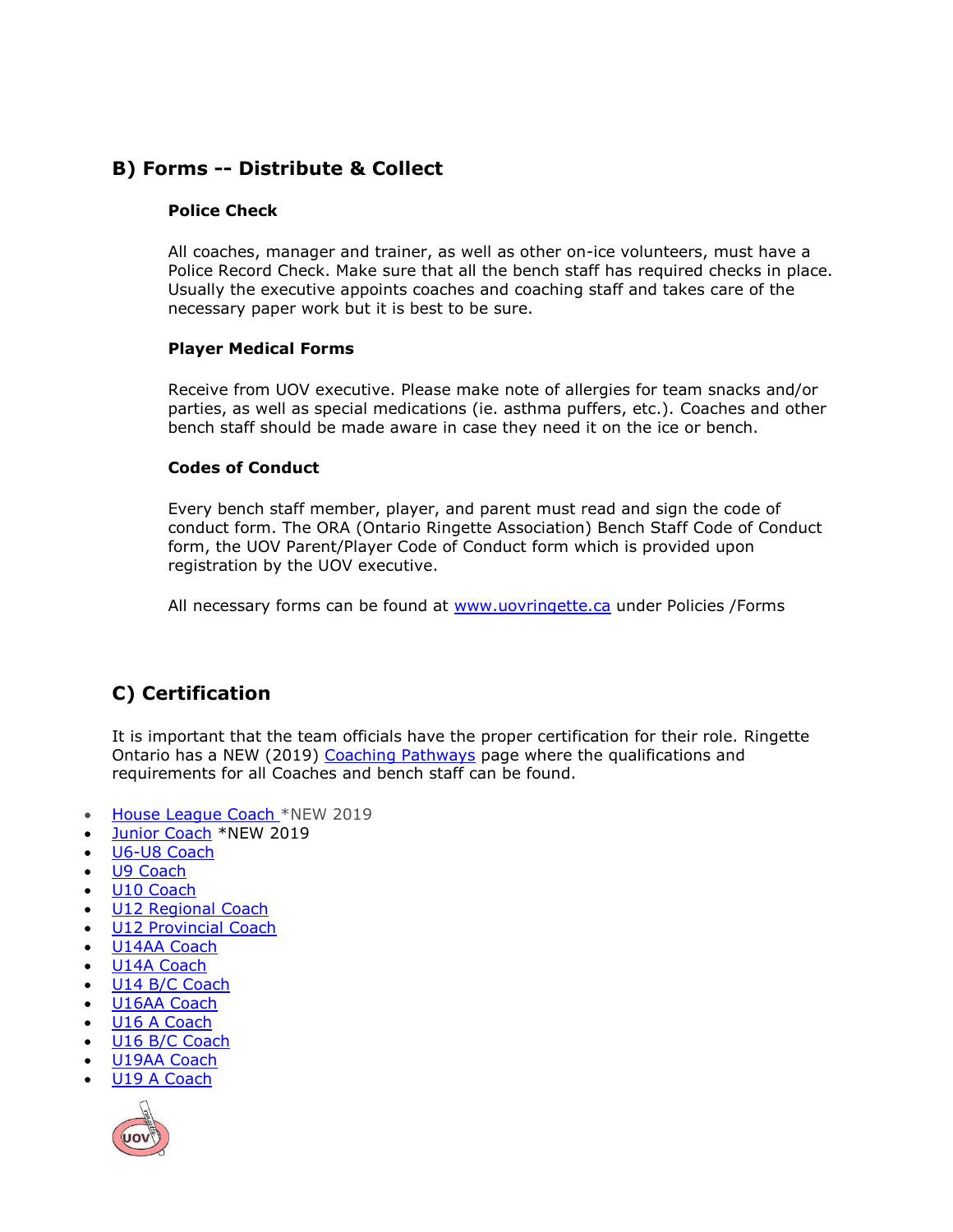- [U19 B/C Coach](https://ringetteontario.com/wp-content/uploads/2019/08/U19-BC-Coach-Pathway-2019.pdf)
- [18+ AA Coach](https://ringetteontario.com/wp-content/uploads/2019/07/18AA-Coach-Pathway-2019.pdf)
- [18+ A Coach](https://ringetteontario.com/wp-content/uploads/2019/07/18A-Coach-Pathway-2019.pdf)
- [18+/35+ BB/B/CC/C/DEV Coach](https://ringetteontario.com/wp-content/uploads/2019/07/18-BB-B-CC-C-DEV-Coach-Pathway-2019.pdf)
- Trainer [Position](https://ringetteontario.com/wp-content/uploads/2019/08/Trainer-Certification-Pathway-2019.pdf)
- **•** [Manager Position](https://ringetteontario.com/wp-content/uploads/2019/07/Manager-Certification-Pathway-2019.pdf)
- [On-Ice Assistant Role](https://ringetteontario.com/wp-content/uploads/2019/10/On-Ice-Assistant-Role-.pdf) \* NEW 2019
- [Professional Development](https://ringetteontario.com/the-people/coaches/professional-development/)

## **D) Team Meeting**

Bench staff will have a mandatory Team meeting prior to the start of the season, the president of the association and your convenor will be there to go over the do's and don'ts and any information you may need to know

During the first week, it is important to have a team meeting where the parents can be introduced to the coach and manager, and the rest of the bench staff. This can be done in the dressing room during one of the first practices. At this meeting, it is a good time to identify the responsibilities of the team for the year and get parents to sign up for the following positions:

- **Jerseys**  responsible for bringing jerseys to **all** games and cleaning when appropriate. **Note** that we only have 1 color of Jerseys they are Pink with Black trim.
- Game Clock operators, Shot Clock operators, and Scorekeepers parents to work the game clock and score sheet.

## **As well as possibly:**

- Water bottle coordinator
- Post-game / practice snack and drink coordinator
- Social events coordinator
- Photo day coordinator
- Fundraising coordinator ways for the team to make some money (drink fund, etc.)

# **► PRACTICES AND GAMES**

## **E) Ice Schedule**

The practice schedule is organized by the UOV Ice Scheduler and is posted on the UOV goaline website. The game schedule is arranged by the NCRRL and posted on both the UOV website by the ice scheduler and can be found NCRRL website <https://ncrrl.on.ca/schedules/103/>

It is a good practice that the Manager provides schedule updates, game reminders and directions/maps to the parents. Arena Maps can be found at [www.arenamaps.com](http://www.arenamaps.com/)  Parents can Also be reminded to regularly check the UOV website for updates. Instructions

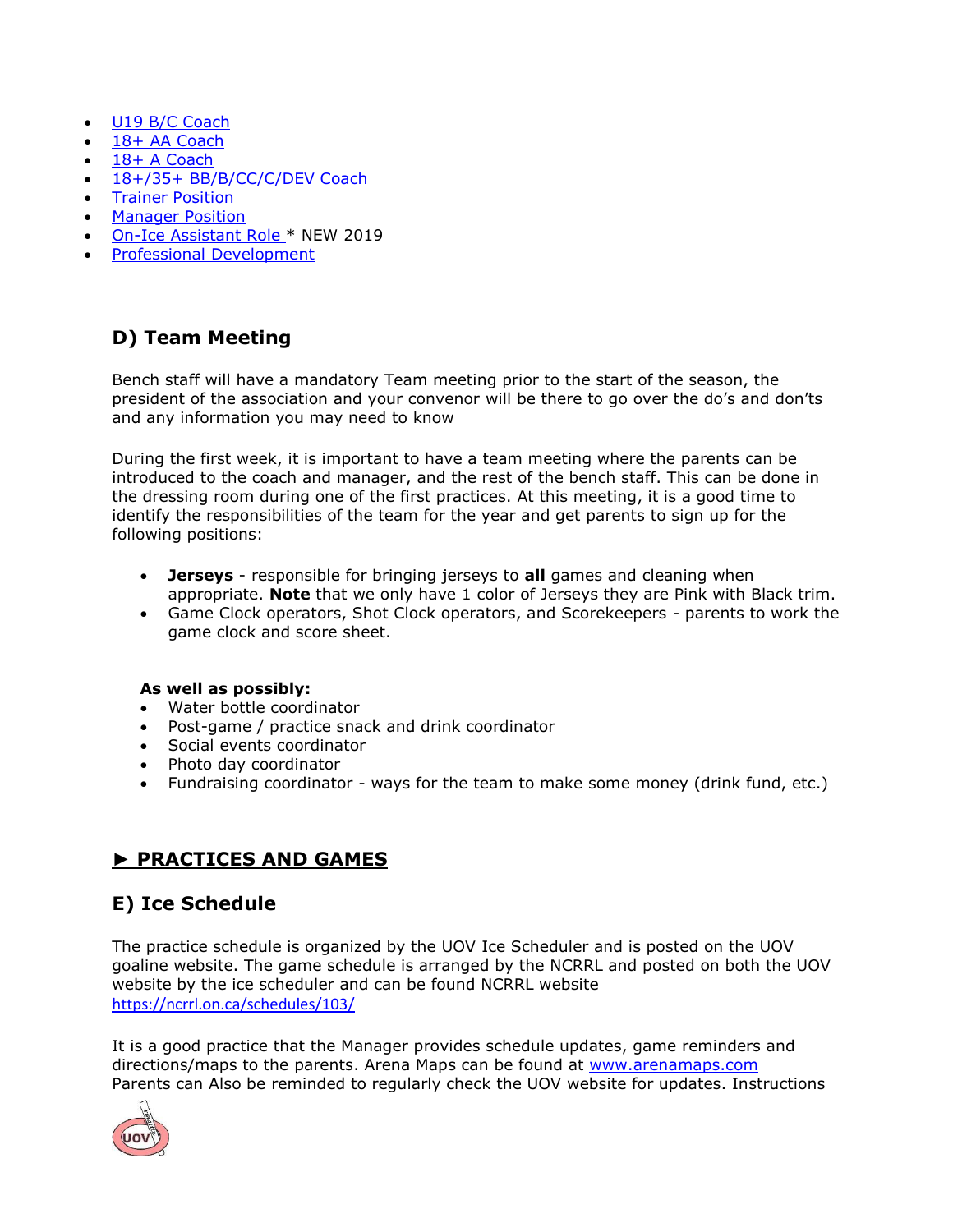on how to sync your smart phone calendar to the goaline calendar is available on the website, this must be done through a desktop computer.

The Manager should contact the UOV Ice Scheduler as soon as conflicts arise, such as tournaments, in order to reschedule practices and games as well as redistribute available ice times to other UOV teams.

Ice scheduler's email: Can be found at [www.uovringette.ca](http://www.uovringette.ca/) under executive.

# **F) Dressing Room**

Managers are usually the last out of the dressing room to lock up while everyone is on the ice. However, this could be assigned to one of the coaches or another parent. You can pick up the key from arena staff. Once the game/practice is over, unlock the door in a timely fashion. For the last person out of the room, if any items have been forgotten then collect them to bring to the next ice time, and then return the key.

The manager of the jerseys should set the jerseys up in the dressing room prior to games. They should be collected at the end of the games (no player should be keeping their jersey) and wash them if necessary before the next game.

## **G) Home Games**

It is the Home Team's responsibility to provide a timekeeper and scorekeeper for the game. Someone to operate the shot clock is also needed at U12 Petite level and higher. You might consider setting up a schedule for these duties, using the team schedule page, to remind families of their scheduled duties.

## **H) Game Sheets**

As Manager, you are responsible for filling out a game sheet for all of your home games on the **NCRRL Game Hub.** Please note that game sheets cannot be changed.

#### **Extra Game sheets are located:**

**Cobden** - Upstairs in the area on a shelf marked UOV or ask at the canteen they usually have some behind the counter.

**Renfrew** – Ask staff at the rink for a key for the lock up.

When filling out the game sheet, each one (there are 3 copies per sheet) should have a list of the player's names and jersey numbers.

Game sheet labels: Instead of writing all of the players' names at each game, it is more efficient to make a print out of your team list on Avery labels. They should be the appropriate size so as not to cover the signature area on the game sheet. The brand name Avery #5163 or #8163 is the right size. These can be affixed to each of the 3 copies of the game sheet. Remember when making changes to the line-up that if using labels the changes have to be made to all 3 copies.

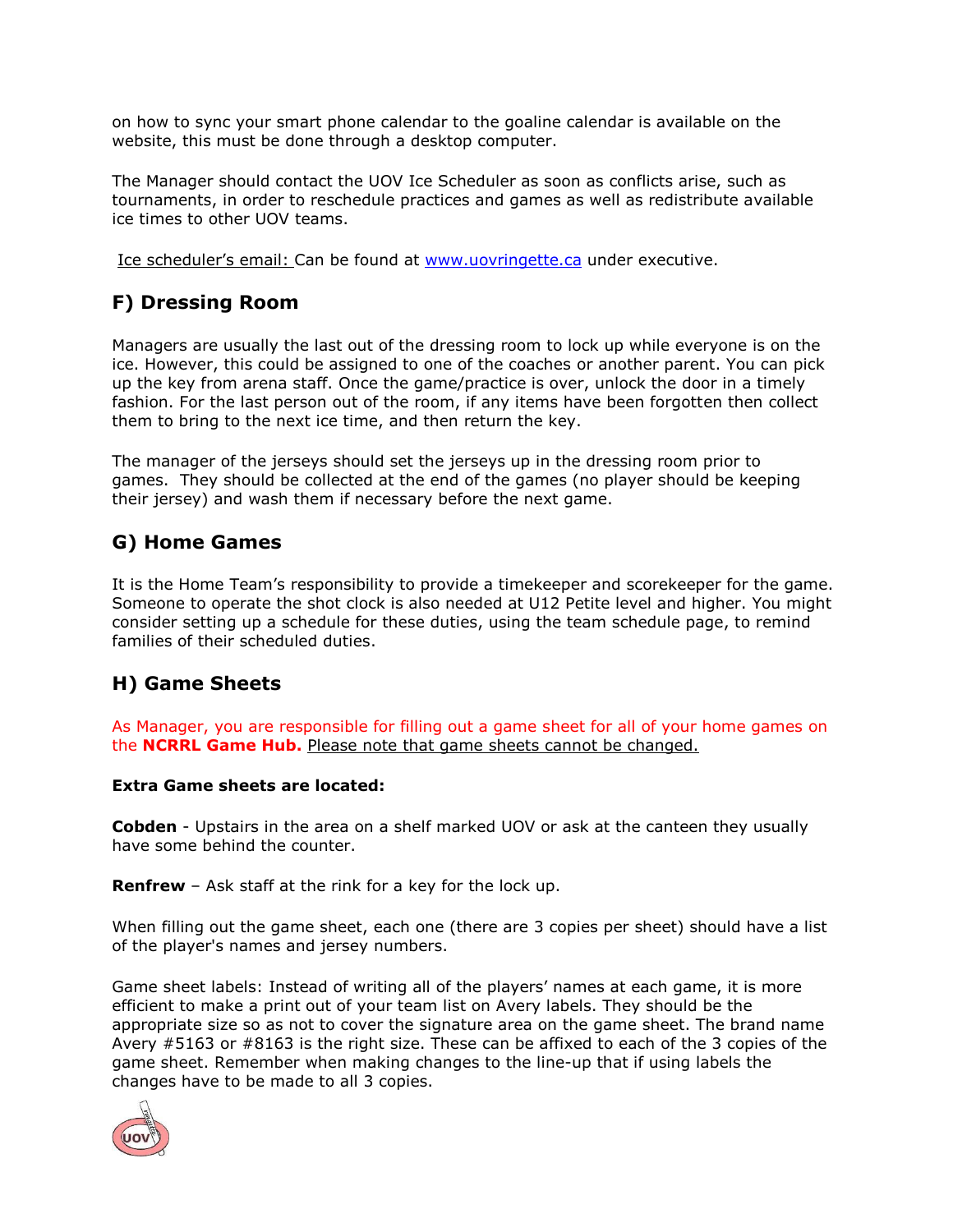Game sheets must be properly completed, signed and ready **before** game time **Note** - our League is NCRRL and the game #'s are found on the [NCRRL website](https://ncrrl.on.ca/division-schedules/) under game schedule for your division/age category best to have these numbers head of time. Once the top section and the home team section of the games sheet are completed provide it to the visiting team manager or coach so they can fill out their section. When they have completed it, they will return it to you and you will give it to the scorekeeper. It is the home team's responsibility to have the game sheet completed and in the hands of the referee prior to the game. If it is not completed correctly and information is missing, your team may be penalized for delay of game.

After the game, the referee will validate the games sheet. The scorekeeper provides back to the Manager for league update.

- **White sheet:** Signed by the referee and original placed by Home team in game sheet box (you may want to assign someone for this responsibility). These are then sent to the NCRRL.
- **Yellow:** Goes to the home team and kept by the Manager.
- **Pink:** Goes to the visiting team.

Reporting game results to the NCRRL: The Manager is responsible to report the game results to the NCRRL **within 24 hours** after the game is completed. This is done electronically, from information on the yellow game sheet. Reporting late electronically or failure to provide the white game sheet in the UOV game sheet box in a timely fashion will result in a fine to your team (UOV is assessed this charge by the NCRRL, which is passed down to your team).

## **Make sure to submit our Scores and stats to the NRRL within 24 hours of game to avoid Team fines.**

- New Managers must register for a [Game Hub Account](https://ncrrl.on.ca/report-games/)
	- $\circ$  Managers will enter their new team roster and set up their account
- log-on to the [NCRRL Game Hub](http://gamehub.ncrrl.on.ca/login) to complete the game report
- Report game scores by following website instructions. You will have to log-in/set up a NCRRL game hub account.
- You can just take a photo of the game sheet with your smart phone and upload it to game hub. You no longer need to mail in the game sheets.

It will ask you for refs certification  $#$  - they often forget to fill it in, use oo-oo if no  $#$ provided.

# **I) Scorekeeper / Game clock / Shot clock**

It is your team's responsibility to provide a scorekeeper, game clock operator, and shot clock operator (for U12 and over and "B" level teams and higher) for each of your team's home games (including exhibition). Instructions on how to run the clock are printed on a sheet by the box in the time keeper's area. Speak to your convener if you require formal one on training. For U12 and older it is also important to have shot clock operators trained on the shot clock rules. This can be coordinated with the UOV executive.

It is good to have more than one set of parents who know how to run the clocks so there is a backup in case one cannot attend.

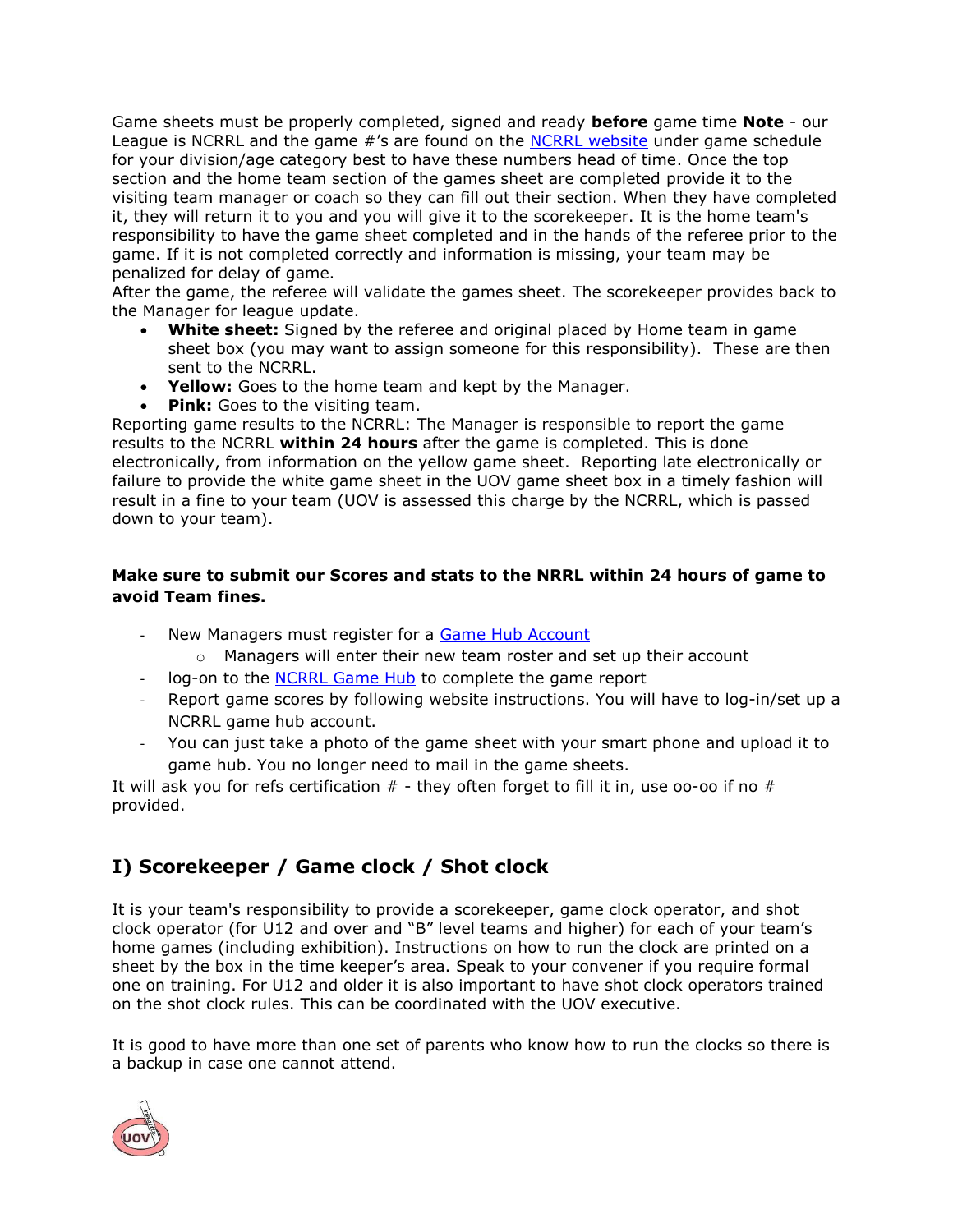Also, for exhibition games, the home team arranges for referees. This can be arranged by contacting the UOV Referee-in-Chief who then contacts the referees.

## **J) Rescheduling of Games – Regular Season**

In recent years, there have been an excessive number of league games cancelled or rescheduled which causes a huge administrative problem, not to mention a major headache for the association ice schedulers. As a result, NCRRL decided to specify that the rescheduling of league games would only be permitted in the following situations:

- Inclement weather
- $\cdot$  Loss of ice
- Participation in a tournament
- League problem
- Other (with approval from the Division Convenor)

#### **Inclement Weather**

No one expects your team to risk their safety by driving to a game on icy or snow covered highways. However, please do not cancel a game based on a weather forecast alone. Forecasts will often change in 24 hours and the driving conditions may improve the next day. Whenever possible, you should wait until the morning of the game to decide if you will cancel due to weather or road conditions. The only exception to this would be if you play early in the morning the next day or have a long drive (i.e. to or from Kingston).

Note that the away team is the cancelling team by default in situations of inclement weather unless both teams are traveling in which case either team may cancel.

#### **Loss of Ice**

Examples of this would be if there is a power failure at the arena, the Zamboni is broken, or the ice time was double booked.

#### **League Problems**

An example of this would be if no referees showed up to work the game.

#### **Other**

If a team selects "other" as the reason for rescheduling a game, the request must be submitted by their respective association's executive confirming their knowledge and approval of this request. They must provide details of the reason to the level convenor and must receive the convenor's approval before the game can be rescheduled. The NCRRL will not consider requests made directly by the team. While there may be unique situations that will be dealt with on a case-by-case basis, reasons that are **not acceptable** for rescheduling league games include, but are not limited to:

- goalie is unavailable
- members of the bench staff, including coach is unavailable
- Number of missing skaters brings the roster to under ten.

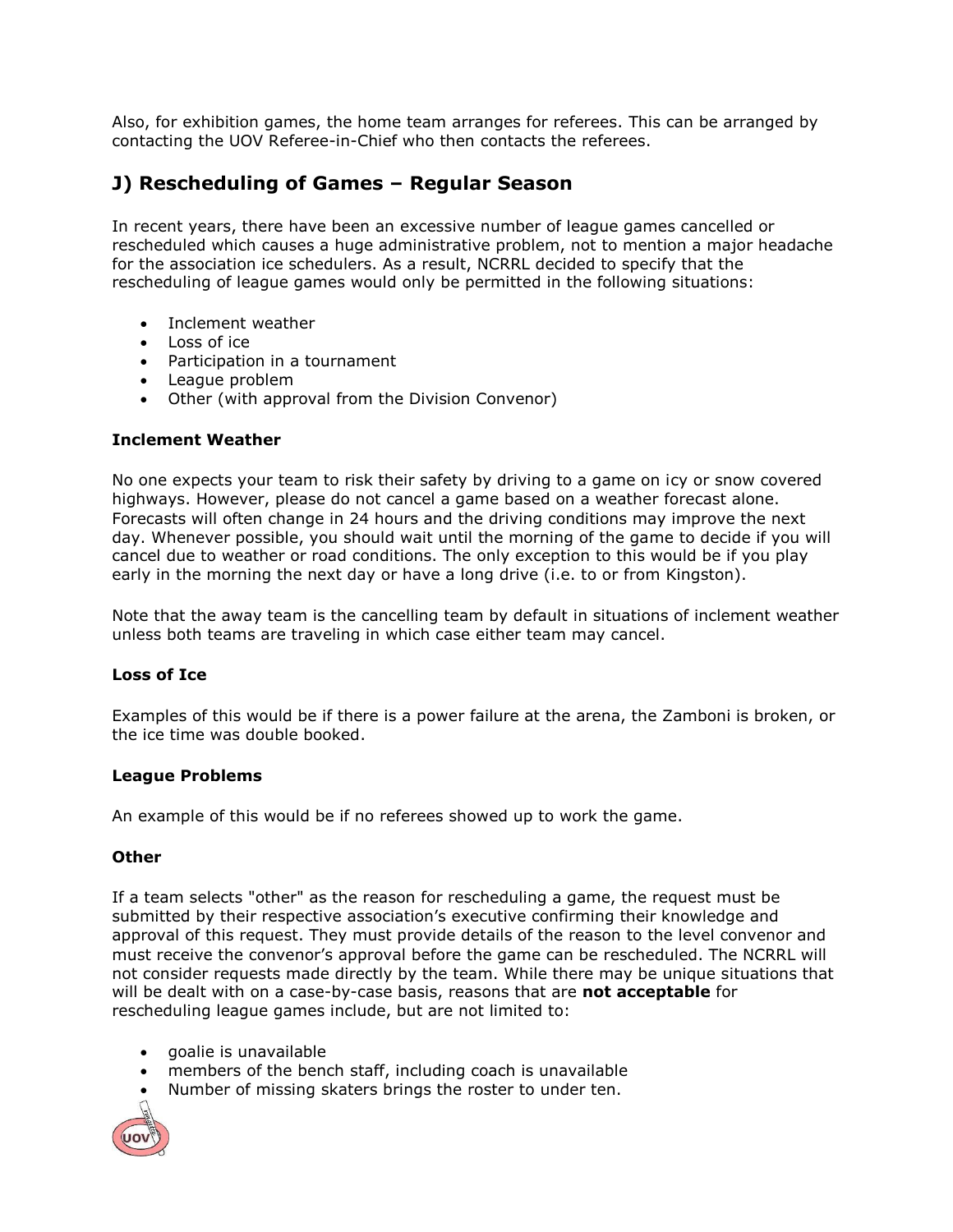#### **What to do to cancel a game**

Obviously, you should not cancel any game without first speaking with a representative from the other team. It is the responsibility of the cancelling team to file the cancelled game report through the NCRRL website. If you are cancelling a game less than 24 hours in advance, you must also contact the ERRA referee assignor. Once a make-up date has been determined you must also file a rescheduled game report through the NCRRL website.

#### **How to Reschedule a Game**

Please ensure both head coaches are aware of the cancelation. Each team is responsible for informing their players of the cancelation.

Please cancel the game via Game Hub (usually the team requesting the cancelation does this but it is accessible to both teams).

In all cases of cancellations and regardless of the circumstances, the home team will be given the first opportunity to provide two possible dates for rescheduling the game. However, the home team is not obligated to do so unless they are also the cancelling team, in which case they must be the first to provide the alternate dates. The dates and times provided must not conflict with either team's game schedule and must be appropriate for the division and levels of the teams involved. If the dates offered meet these conditions, the visiting team must accept one of the two dates or risk forfeiting the game.

If the home team is unable to propose two acceptable dates, the visiting team will provide two possible dates and times. If the dates and times offered meet the conditions noted above, the home team must accept one of the two dates or forfeit the game.

The date for the rescheduled game must be determined, in cases of participation in a tournament, within two weeks of the date that notice of the tournament was provided by the cancelling team, and in all other cases, within two weeks of the originally scheduled game. The details of the rescheduled game must be reported by the cancelling team through the NCRRL website. This does not mean that the game has to be played within two weeks, only that the date of the game must be decided within two weeks. The game must, however, be played before the end of the current half of the season and before the start of play offs.

Should the date of the rescheduled game not be decided within two weeks of the originally scheduled game, the league executive will review the dates offered by both teams. Should it be found that one of the teams did not fully co-operate and accept a reasonable offered date, that team will forfeit the game.

In all cases, the cancelling team (and their respective association) will be held financially responsible for the cost of the game ice and any fees payable to officials if proper notice of the cancellation is not provided.

If the game is within 48 hours of game time, phone calls MUST be made in the following order **until someone is reached**:

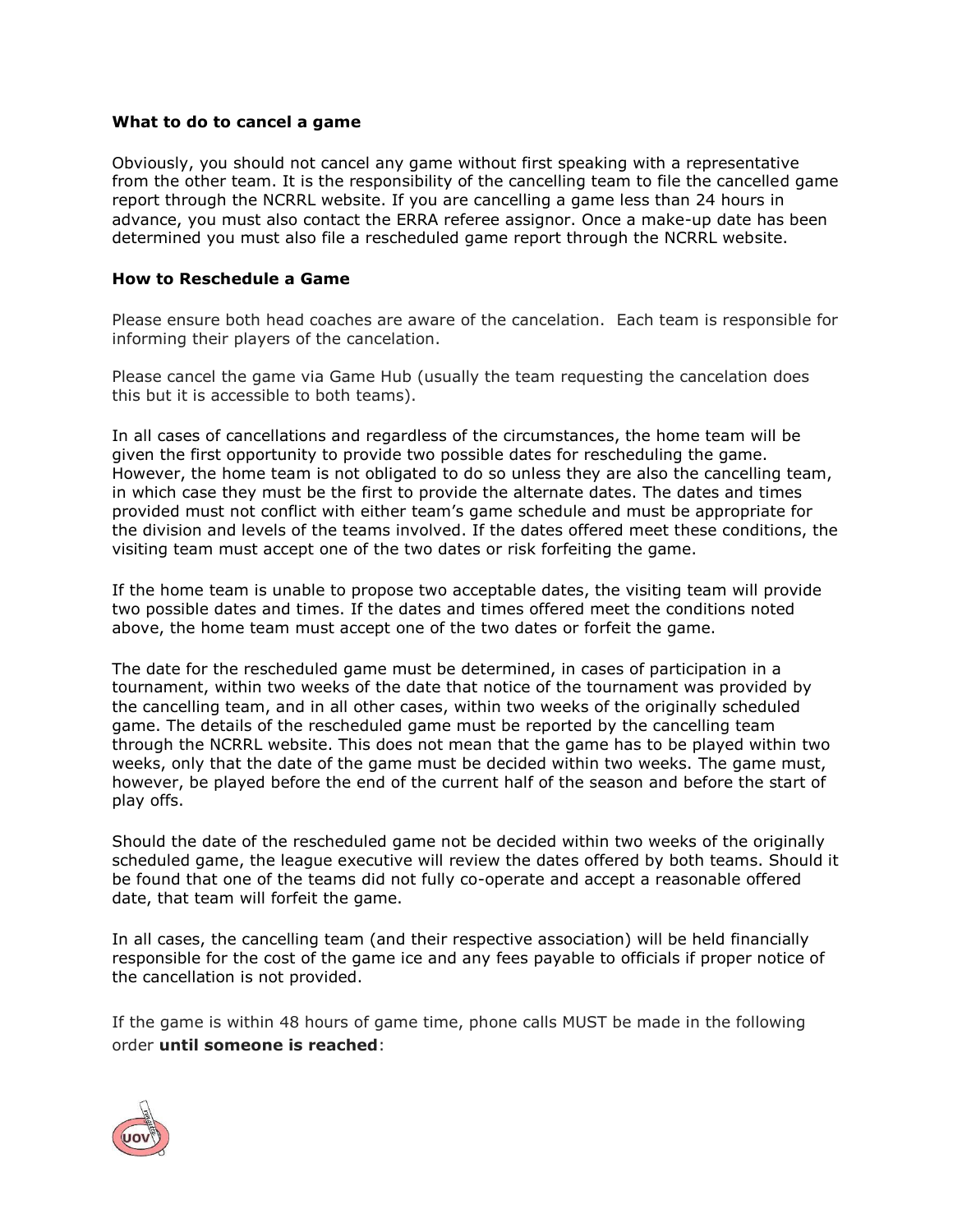- Kristy Bremer, ERRA Assigner, 613-863-5588
- Donna Sarazin, ERRA Assigner, 613-327-9244
- Michelle Bainbridge, Referee-in-Chief for the NCRRL home: 613-832-1055, cell: 613-219-1463

For games on Gatineau ice, please contact the Gatineau Referee-in-Chief at [arbitreenchef@ringuettegatineau.ca](mailto:arbitreenchef@ringuettegatineau.ca?subject=Game%20Cancellation)

If no one can be reached then messages should be left and a response confirmed.

Then you must fill in the Cancelled Game Report located at [Gamehub.](http://gamehub.ncrrl.on.ca/) The cancellation button is to the left of each game listed in the team's schedule. **If this game time is in the past the cancellation button will not be displayed.** Please contact [web@ncrrl.on.ca](mailto:web@ncrrl.on.ca) for assistance.

## **Additional Notes**

- 3.10 Games rescheduled due to "Loss of Ice" are the responsibility of the Home team.
- 3.11 Games rescheduled due to "Inclement Weather" are the responsibility of the Cancelling team. The re-scheduled game must be played within 2 weeks of the original date.
- 3.12 Games not played should a cancelled game not be played within the time allotted (2 weeks), the offending team(s) shall be subject to a League Judicial Hearing.
- 3.12.1 Games not played should a cancelled game not be played within the time allotted (2 weeks), the offending team(s) shall be subject to a League Judicial Hearing.

## **K) Player Call up Rules**

## **Player Eligibility and Call UP Rules - Regular Season**

(For Regular Season Only – see following section for call up rules for Play Offs)

To be eligible to play, a player must register in her home Association and must be registered with the ORA or FSRQ. A [TRF adjustment form](https://erra.goalline.ca/files/ncrrl_trf_adjustment_form.pdf) must be completed and sent to the appropriate contact for approval.

A team may call up a player within the same Association or from another Association as a substitute for a missing player, but may only call up the same player a maximum of three (3) times during the season. Players may be called up from a lower age and/or skill level (i.e. from a lower skill level at the same age, or from the same or lower skill level at a lower age).

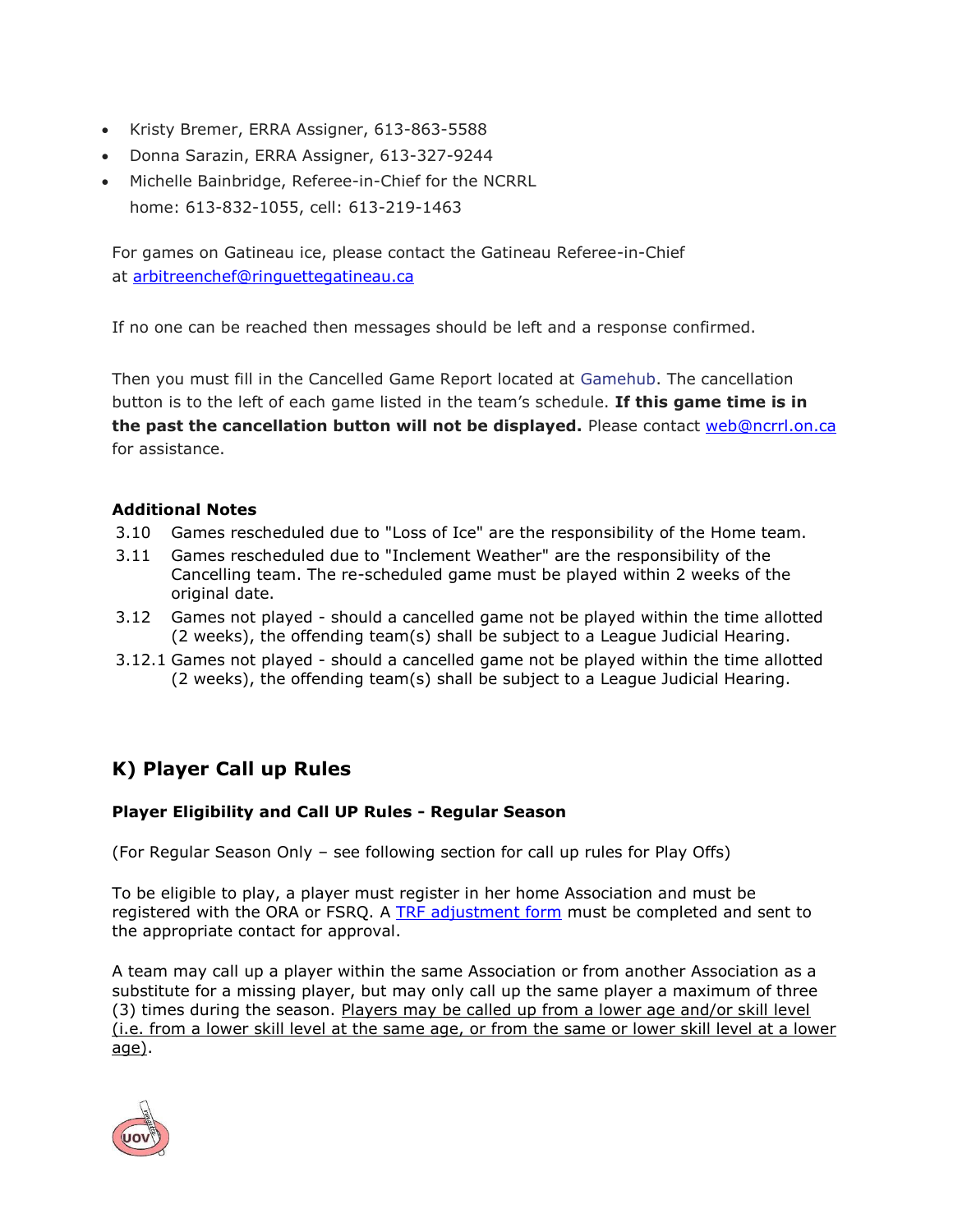For example, U19 Belle A can call up a player from U19 Belle B, U16 Junior A or U16 Junior B. U16 Junior B can call up a player from U14 Tween B or U14 Tween C.

#### **Substitution Matrix**

The NCRRL has aligned their call up matrix with the ORA substitution chart. The ORA substitution chart may be found in the [Games & Tournaments Chapter](http://www.ontario-ringette.com/wp-content/uploads/2016/11/7.-Games-and-Tournaments-09-2016.pdf) of the ORA Operating Manual. If the preceding link no longer works, please go to [\(http://www.ontario](http://www.ontario-ringette.com/)[ringette.com/\)](http://www.ontario-ringette.com/) .

For the purposes of interpreting the chart for the NCRRL:

• Where the ORA substitution chart indicates "Regional  $G&T''$  for the NCRRL this is the appropriate [NCRRL age group convener.](https://ncrrl.on.ca/info/ncrrl-executives/)

#### **Note:**

Lateral call ups are permitted but all teams should first look for call ups from within lower divisions (that follow the call up matrix) before seeking other girls for laterals.

A team may call up enough players to bring its roster up to twelve (12) skaters maximum, but not to exceed its number of registered players. If the number of registered players is less than 10 skaters and a goalie, teams are permitted to call up to 10 skaters and a goalie.

Note that these rules apply to league games only. See the ORA Operating Manual, Games & Tournaments Section, for call up rules for tournaments.

The use of an ineligible player will result in the game being defaulted.

#### **Exceptions to call up rules for goalies**

Goalies are exempt from the 3 time limitation. As well, a team that has no goalie on its roster may call up a goalie in accordance with the call up rules with the addition that in this case the roster may exceed its number of registered players by one. In every game involving a call up of a goalie using this exemption, an email must be submitted to the League Age Group Convener specifying the team, the name of the call up and what team she is registered with, along with the game number, date, time and division of the game. Complete details of the call up MUST be written on the comments of the Game Sheet before the game commences. Details must include all of the information above.

#### **Designation of Call UP Players on Game Sheet**

Call up players shall be designated as such on the game sheet, including age and skill level. This information, for both teams, must also be included in the on-line game reports submitted to NCRRL. The rules for call up players shall apply equally to skaters and goalies, except for the two exceptions noted above.

#### **Call up Rules for Playoffs**

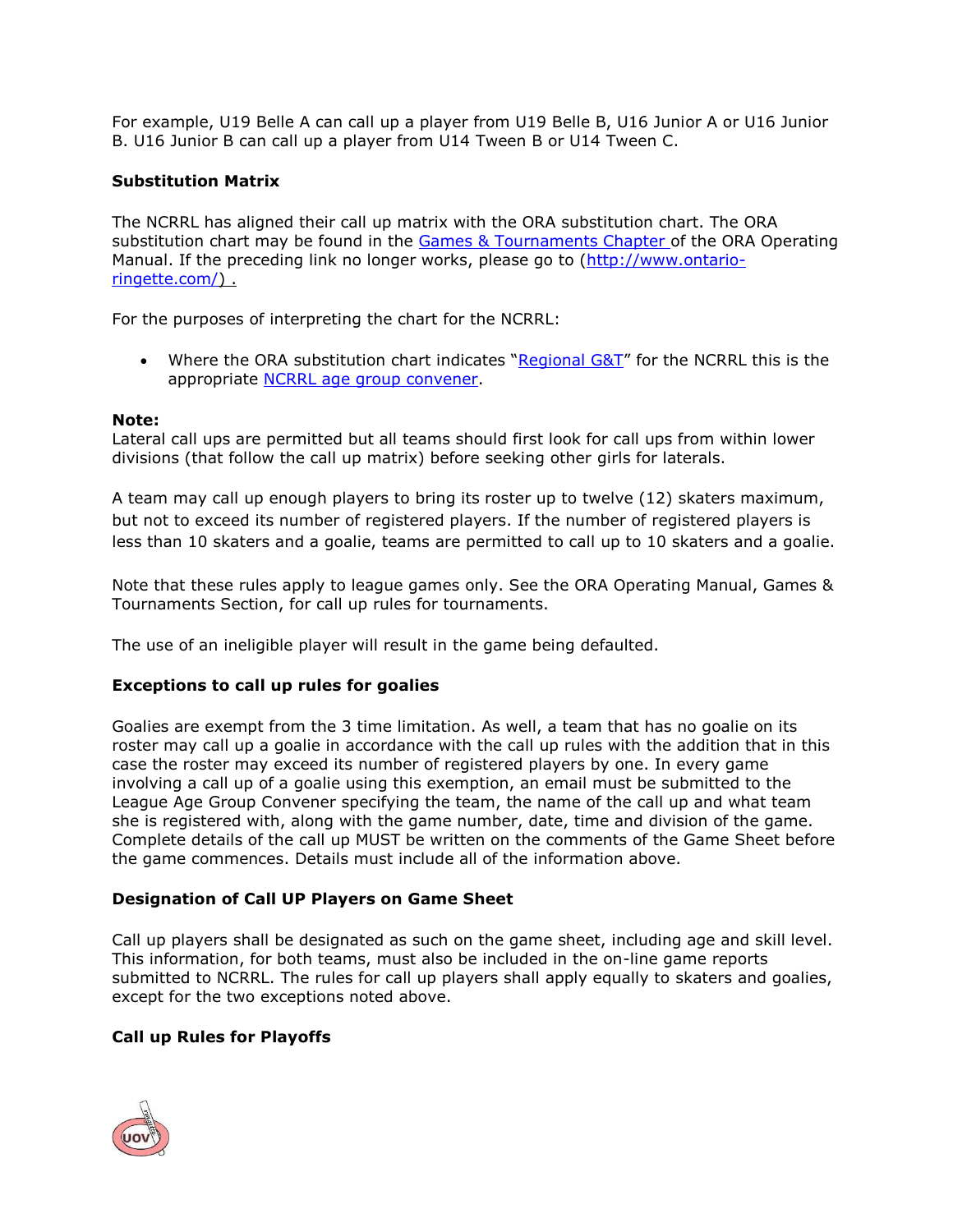ALL call ups and player substitutions, including goalies, for playoff games must be approved by the [League Age Group Convener.](https://ncrrl.on.ca/info/ncrrl-executives/) Conveners are only authorized to approve call ups that follow the League call up rules and comply with the Player Call UP Chart on the NCRRL website. Requests for call ups outside of these parameters must be sent in writing to the Convener and the Convener must consult the League Executive for approval. Requests must be made a minimum of 24 hours before the game– last minute requests for exemptions to the call up rules will not be approved.

## **In all cases a [TRF adjustment form](https://erra.goalline.ca/files/ncrrl_trf_adjustment_form.pdf) must be completed for any call up and sent to the appropriate contact for approval.**

## **► ADMINISTRATIVE DUTIES**

## **L) Fundraising**

Appoint a fundraising coordinator - ways for the team to make some money (drink fund, etc.) or facilitate fundraising initiatives, Keep track of fundraising event and financials.

## **M) Finances**

Team finances include funds to cover Referee fees, tournaments, additional ice time, team social events, end of year trophies, and other team expenses which are above and beyond the UOV registration fees.

Team finances are the responsibility of the team. The UOV Executive takes no responsibility over team finances. However, following the guidelines identified in this section is highly encouraged to avoid possible conflicts, errors, or misappropriation, and represent best practices in the management of team finances.

The team Manager is responsible for team finances and keep track of the Teams Credits and Debits and develop a simple accounting/tracking system.

## **N) Liaison**

Act as the Liaison for the team and the coach for issues they would like to discuss. The "24 hour rule" is advisable -- if there is a conflict to be addressed, you should wait 24 hours after the event to address it with the coach, bench staff, or other parent, which permits a cool down period and a better conversation for resolution. However, any situation where the well-being of a player is at stake must be addressed immediately.

#### *Complaints*

**No parents, coaches or managers are allowed to call any member of the NCRRL Executive.** All complaints etc. must go through your convenor who will then bring it to the UOV President who will bring the complaint to the NCRRL Executive.

## **O) Name Bars**

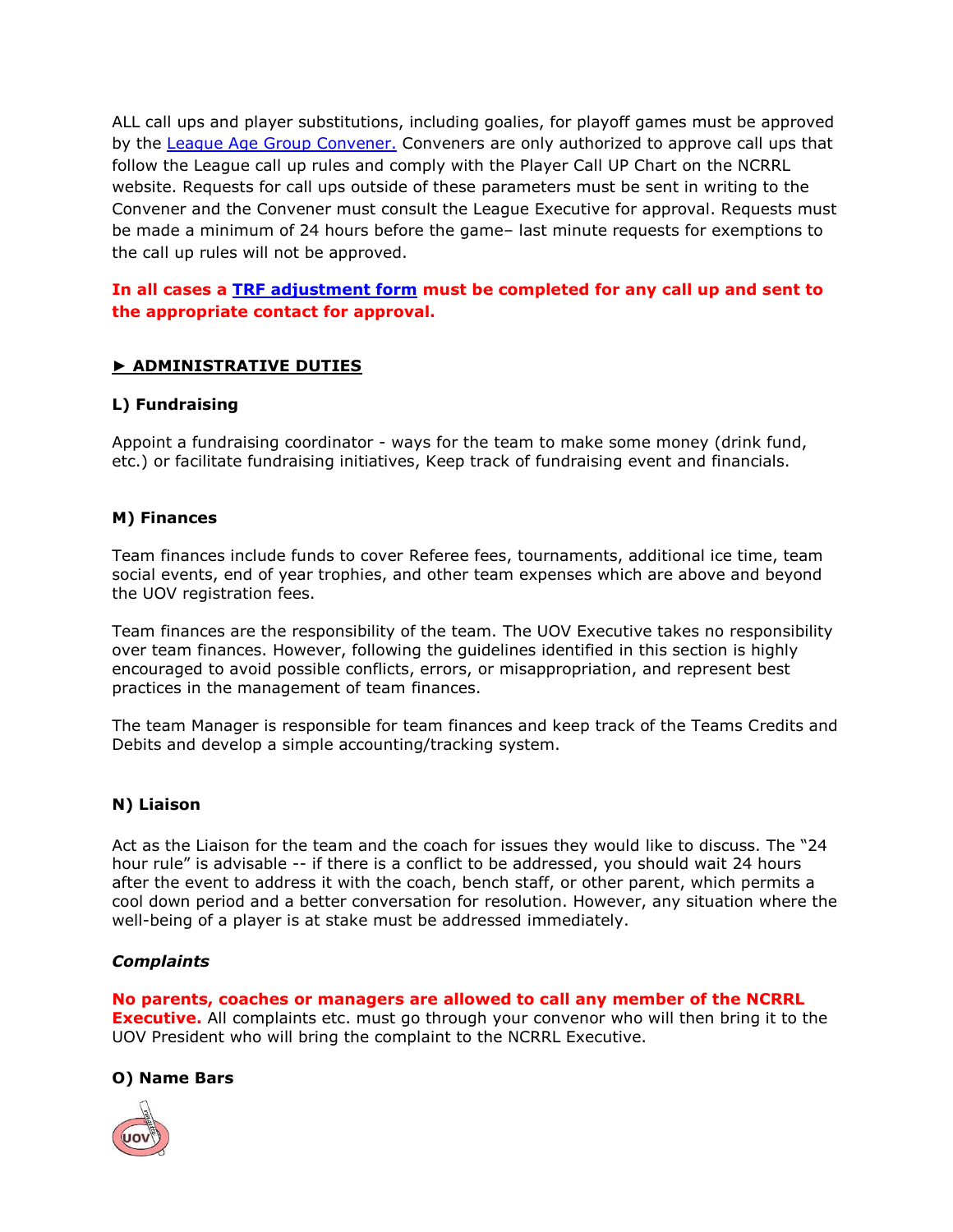While the older players will normally have the name bars from previous years, new members will require name bars, and your convener will advise you on how to go about ordering required name bars. Parents are responsible for putting their child's name bar on the Jersey, Please do not use glue or sewing machine, a loose hand stitch is best!

## **P) Goalie Equipment**

The Manager is also responsible for the Teams Goalie equipment. Equipment is provided by the association for novice groups such as the stick, blocker, chest/shoulder protector, ring glove are all mandatory and will have to be brought to every game. The Team will rotate each child through the goalie position throughout the season for the U7/U8/U9/U10 levels.

## **Q) Special Events**

The insurance policy that covers UOV is part of our membership with the Ontario Ringette Association, and provides limited coverage for off-ice team events, provided the UOV executive knows of, and approves, the event. Accordingly, teams must notify the UOV Executive of any off-ice event, or unscheduled game or practice, to ensure insurance coverage. To give the executive time to evaluate events, notify the executive at least one week before the event. **Note** Non-sanctioned events/tournaments are not covered under our ORA insurance policy, your convenor can provide more information should you have questions about unsanctioned events.

## **R) Media Relations**

You will receive log in credentials for your UOV goaline manager App and website. You can update your team statistics, game scores, highlights and photos etc.

Email your game scores, highlights and photos to the Renfrew Mercury – Tiffany Lepack at [tlepack@metroland.com](mailto:tlepack@metroland.com)

[MYFM 96.1](https://www.renfrewtoday.ca/submit-an-event/) Renfrew online, or Facebook

## **► TOURNAMENTS**

## **S) Tournament Registration**

**It is very important to establish your tournament selection ASAP in the new season** and relay that information to ice scheduler so she or he can send in the info to league scheduler so that you are not rescheduling games. The tournament schedule does come out in August and is very nice to have on hand within the first couple of weeks. A lot of the tournaments fill up quickly so it is best to get an idea from the parents on the team how many they want to do and what distance they want to travel.

It is also good to note under tournaments changes to your trf if required..the process and the time it may take to be approved. For a listing of local tournaments, please consult the NCRRL website. A list of out of region tournaments is available on the ORA (Ontario Ringette Association) website [http://www.ontario-ringette.com](http://www.ontario-ringette.com/) and the Ringette Québec website.

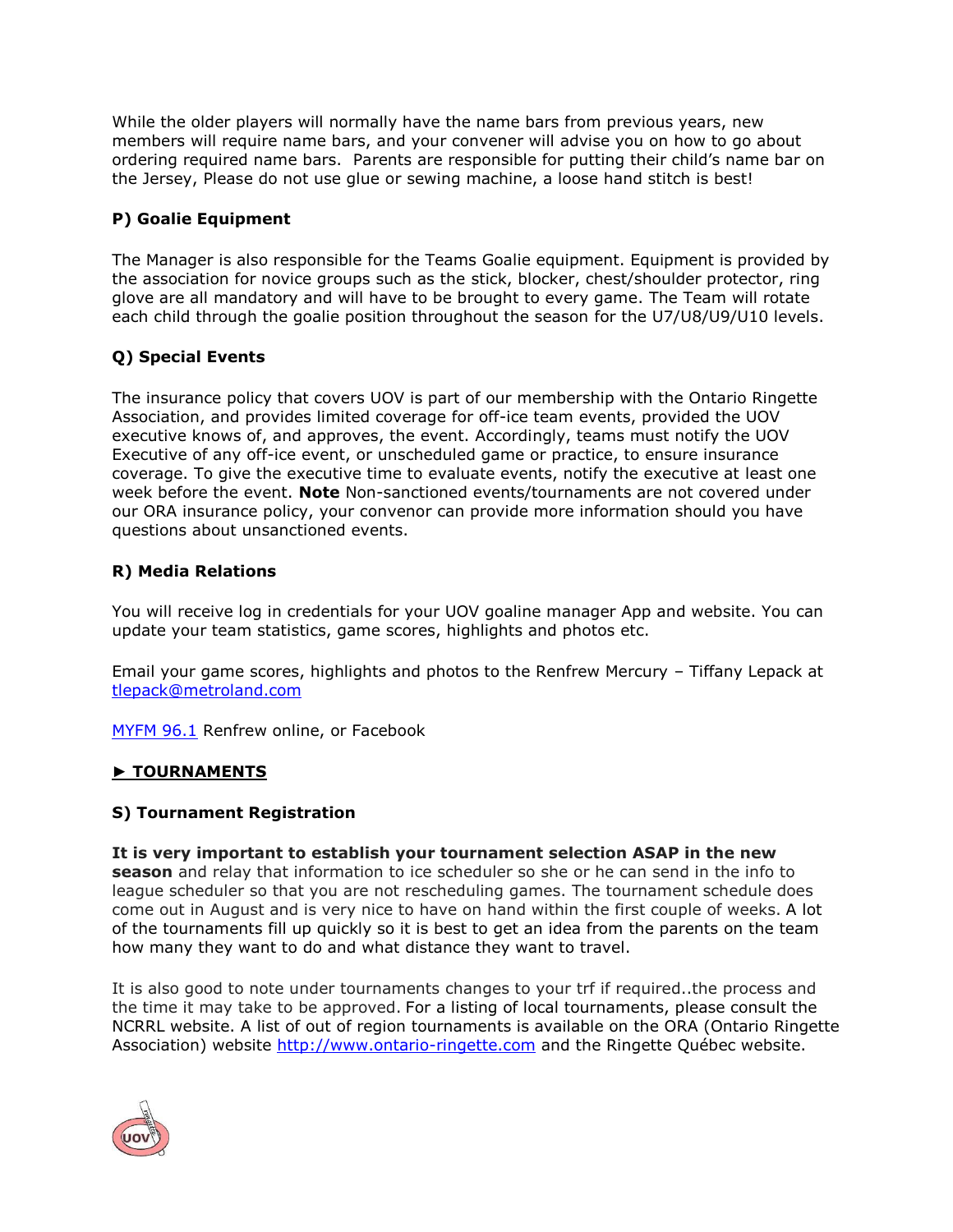Many Tournaments are using Score2stats: [http://www.score2stats.com](http://www.score2stats.com/)  can create an account, update your team profile and easily apply for tournaments.

Otherwise find the Tournament you are interested in then consult the league website to view Tournament info, registration deadlines etc.

Examples:

- CORA Ringette is [http://www.ottawaringette.on.ca](http://www.ottawaringette.on.ca/)
- Arnprior Ringette is [http://www.arnpriorringette.ca](http://www.arnpriorringette.ca/)

Regardless of where the tournament is located, don't assume that you are in a tournament until you have a confirmation.

## **T) Tournament Requirements**

Whether it is the team manager or another parent who is taking on the tournament profile, when signing up for a tournament you will usually provide:

- Usually a cheque for tournament fees, some accept e-transfer or PayPal.
- "TRF" a list of eligible players and authorized bench staff members

When preparing for the tournament you should:

- Hotel Booking block rooms for team well ahead of time, if overnight travel is required
- Direction, Schedule & Rules for the coaches and parents so they know the details
- Team meals book a restaurant for a team meal if time permits
- Forward tournament schedule to parents ASAP so that they can plan their schedule.

When arriving, you will need to register (day of) and provide:

- "TRF" official team list obtained at start of year
- Many tournaments also require copies of coaching certifications, and trainer and manager qualifications.

#### **U) Rescheduling a game for a tournament**

- 1.) Go online to [the NCRRL site](https://ncrrl.on.ca/) the top of the page has a tab [called schedules,](https://ncrrl.on.ca/division-schedules/) have a look to see what the other team currently has scheduled, as it is our responsibility to reschedule our games.
- 2.) Write down the dates and game numbers of the game(s) to be rescheduled, as well as the contact person for the opposing Team, you will need these later.
- 3.) If we find a few dates (Weekends) the opposing Team may have available, give our ice scheduler a call or email, to see if we have any ice time available those weekends.
- 4.) Make sure to have at least three possible dates to present to the opposing Team.

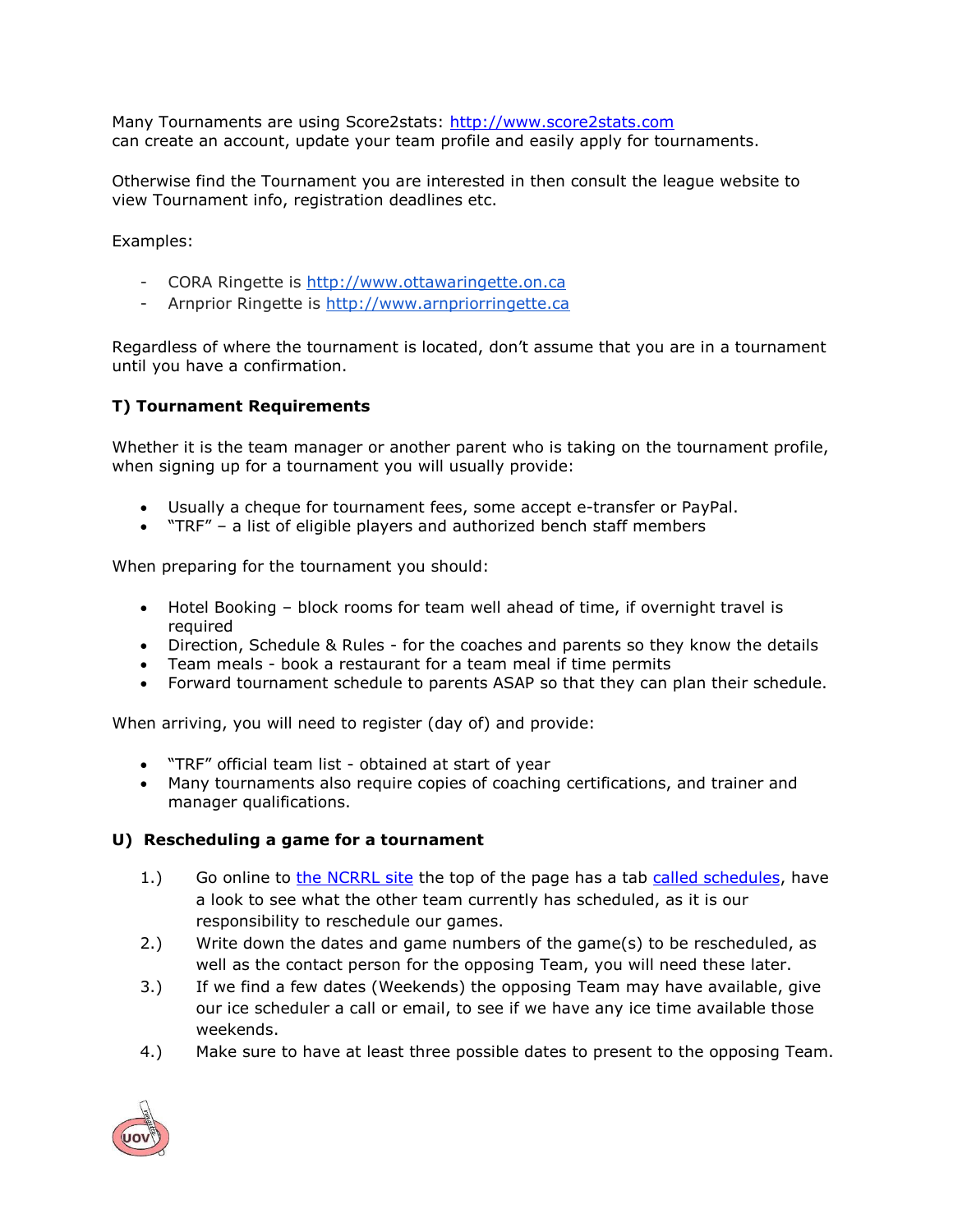- 5.) Email or call the opposing Team (you will have to search for this info), ask them if they would be willing to reschedule our game(s) due to our enrolment in a tournament. Give them possible dates and allow a few days before follow up so they can present the options to their Team, Bench staff etc.
- 6.) Once a date has been confirmed with let our ice scheduler know of the changes
- 7.) We must also inform the NCRRL of the schedule changes, Have the game #'s ready as you will need them to fill out the report.
- 8.) Log into the [NCRRL Game hub,](http://gamehub.ncrrl.on.ca/login) select reschedule game report and fill in the blanks.
- 9.) If you have 2 games booked you will have to submit two reports.
- 10.) You will receive email confirmation once complete

#### **► Other Sources of Information**

Other sources of Information include the following:

**National Capital Region Ringette League (NCRRL) website**  [http://www.erra.ncrrl.on.ca](http://www.erra.ncrrl.on.ca/)

**Eastern Region Ringette Association (ERRA) website** <http://easternregionringette.ca/>

**Ontario Ringette Association (ORA) website** www.ontario-ringette.com

## **Ringette Canada Officiating Signals**

<http://www.officiatingringette.ca/index.php?page=216>

**Arena Maps** [www.arenamaps.com](http://www.arenamaps.com/)

## **Please view:**

#### **NCRL Summary of Rules and Procedures**

[http://ncrrl.on.ca/new\\_ncrrl/documents/Summary\\_of\\_NCRRL\\_Rules\\_and\\_Procedures](http://ncrrl.on.ca/new_ncrrl/documents/Summary_of_NCRRL_Rules_and_Procedures.pdf) [.pdf](http://ncrrl.on.ca/new_ncrrl/documents/Summary_of_NCRRL_Rules_and_Procedures.pdf)

**NCRRL Coaches and Managers Page –** *Call Ups, Disciplinary rules, Rescheduling, Seeding & re-seeding, Sportsmanship rules, Gamesheets/Reporting, Penalties U8/U9 & What's New.* <http://ncrrl.on.ca/index.php?page=coaches>

## **► FORMS**

A variety of printable forms you will use throughout your season can be found on our [www.uovringette.ca](http://www.uovringette.ca/) goaline website under policies/forms or the following link [http://uovringette.ca/page.php?page\\_id=79365](http://uovringette.ca/page.php?page_id=79365)